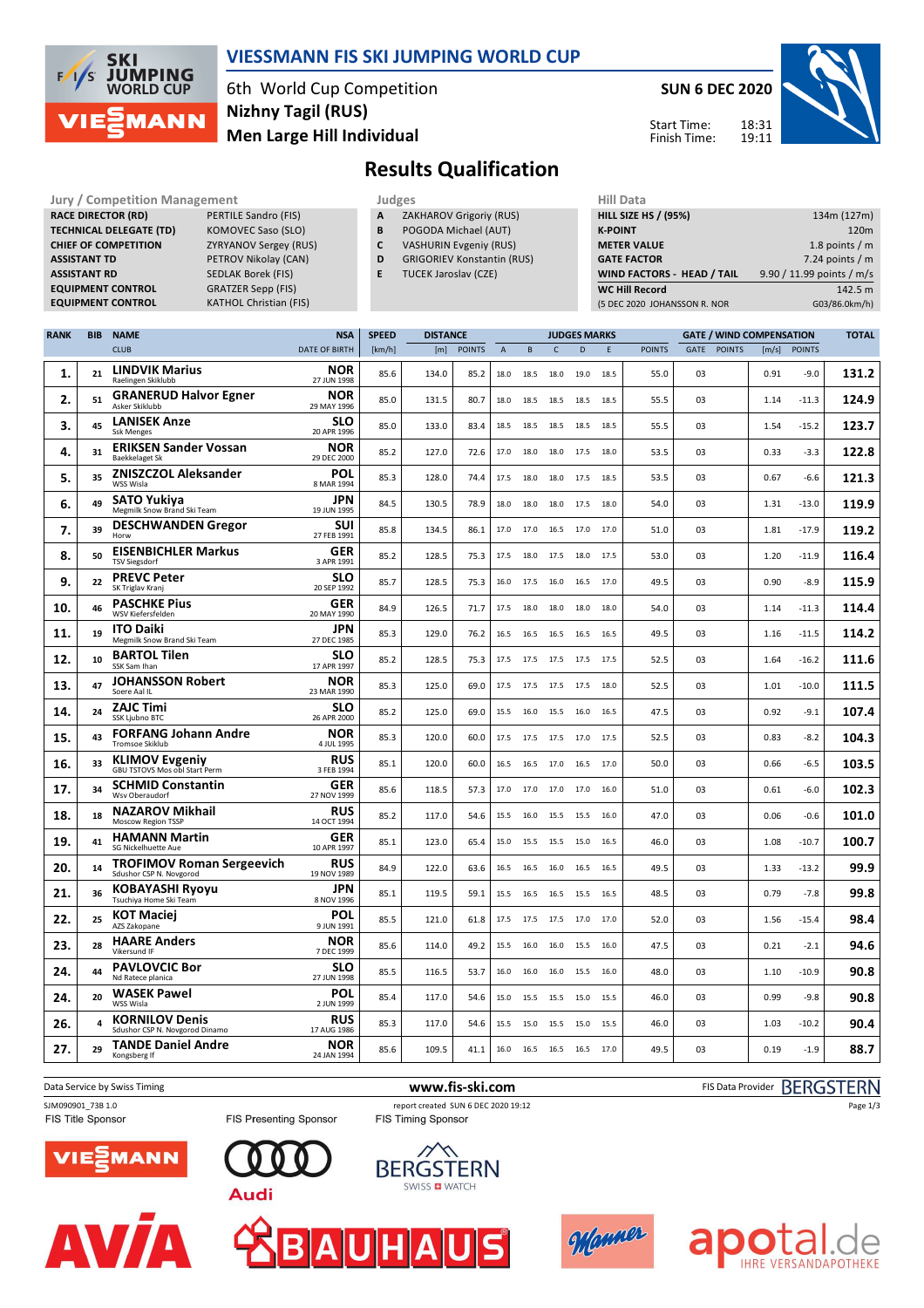

40 LACKNER Thomas AUT<br>17 STEINER Maximilian AUT

15 FETTNER Manuel AUT 8 HOERL Jan AUT

17 STEINER Maximilian

### **VIESSMANN FIS SKI JUMPING WORLD CUP**

6th World Cup Competition **Men Large Hill Individual Nizhny Tagil (RUS)**

**SUN 6 DEC 2020**

Start Time: Finish Time:



**IHRE VERSANDAPOTHEKE** 

# **Results Qualification**

| <b>RANK</b>          | <b>BIB</b>              | <b>NAME</b>                                                    | <b>NSA</b>                | <b>SPEED</b> | <b>DISTANCE</b> |               |                | <b>JUDGES MARKS</b> |                |      |      |               | <b>GATE / WIND COMPENSATION</b> | <b>TOTAL</b>  |                     |               |      |
|----------------------|-------------------------|----------------------------------------------------------------|---------------------------|--------------|-----------------|---------------|----------------|---------------------|----------------|------|------|---------------|---------------------------------|---------------|---------------------|---------------|------|
|                      |                         | <b>CLUB</b>                                                    | <b>DATE OF BIRTH</b>      | [km/h]       | [m]             | <b>POINTS</b> | $\overline{A}$ | B                   | $\mathsf{C}$   | D    | E    | <b>POINTS</b> | GATE                            | <b>POINTS</b> | $\lceil m/s \rceil$ | <b>POINTS</b> |      |
| 28.                  | 38                      | <b>JELAR Ziga</b><br>Sk Triglav kranj                          | <b>SLO</b><br>22 OCT 1997 | 85.0         | 112.5           | 46.5          | 16.5           | 17.0                | 16.5           | 16.5 | 16.5 | 49.5          | 0 <sub>3</sub>                  |               | 1.24                | $-12.3$       | 83.7 |
| 29.                  | 23                      | <b>WOLNY Jakub</b><br>LKS Klimczok Bystra                      | POL<br>15 MAY 1995        | 85.2         | 113.0           | 47.4          | 15.5           |                     | 15.5 16.0      | 15.5 | 15.5 | 46.5          | 0 <sub>3</sub>                  |               | 1.08                | $-10.7$       | 83.2 |
| 30.                  | 16                      | <b>SEMENIC Anze</b><br><b>NSK TRZIC FMG</b>                    | <b>SLO</b><br>1 AUG 1993  | 85.2         | 111.5           | 44.7          | 15.0           |                     | 15.5 15.5      | 15.5 | 16.5 | 46.5          | 03                              |               | 1.05                | $-10.4$       | 80.8 |
| 31.                  |                         | <b>SADREEV Danil</b><br>MBU DOD SDUSSH Leninogorsk             | <b>RUS</b><br>7 MAY 2003  | 85.4         | 111.5           | 44.7          | 15.0           |                     | 15.0 15.5      | 15.0 | 15.5 | 45.5          | 03                              |               | 1.13                | $-11.2$       | 79.0 |
| 32.                  | 12                      | <b>PILCH Tomasz</b><br>WSS Wisla                               | <b>POL</b><br>20 OCT 2000 | 85.0         | 107.5           | 37.5          | 14.5           | 15.0                | 15.0           | 15.5 | 15.0 | 45.0          | 0 <sub>3</sub>                  |               | 0.89                | $-8.8$        | 73.7 |
| 33.                  | 27                      | <b>PETER Dominik</b><br>Am Bachtel wald                        | <b>SUI</b><br>30 MAY 2001 | 85.6         | 102.0           | 27.6          | 15.0           |                     | 15.0 15.0 15.5 |      | 15.0 | 45.0          | 03                              |               | 0.33                | $-3.3$        | 69.3 |
| 34.                  | 37                      | <b>FREUND Severin</b><br><b>WSV DJK Rastbuechl</b>             | <b>GER</b><br>11 MAY 1988 | 85.2         | 106.0           | 34.8          | 15.0           |                     | 15.0 15.5 15.0 |      | 15.0 | 45.0          | 03                              |               | 1.22                | $-12.1$       | 67.7 |
| 35.                  | 13                      | <b>HULA Stefan</b><br>KS Eve-nement Zakopane                   | <b>POL</b><br>29 SEP 1986 | 84.9         | 104.0           | 31.2          | 15.5           |                     | 15.5 15.5      | 16.0 | 16.0 | 47.0          | 03                              |               | 1.15                | $-11.4$       | 66.8 |
| 36.                  | 32                      | <b>KOBAYASHI Junshiro</b><br>Megmilk Snow Brand Ski Team       | <b>JPN</b><br>11 JUN 1991 | 84.9         | 100.5           | 24.9          | 15.0           | 15.0                | 15.0           | 15.0 | 15.5 | 45.0          | 0 <sub>3</sub>                  |               | 0.35                | $-3.5$        | 66.4 |
| 37.                  | 26                      | <b>NAKAMURA Naoki</b><br>Tokai University Sapporo Ski Club     | <b>JPN</b><br>19 SEP 1996 | 85.2         | 94.0            | 13.2          | 14.0           |                     | 15.0 15.0      | 16.0 | 14.5 | 44.5          | 03                              |               | -0.45               | 5.4           | 63.1 |
| 38.                  | 11                      | <b>WELLINGER Andreas</b><br>Sc Ruhpolding                      | <b>GER</b><br>28 AUG 1995 | 85.6         | 96.5            | 17.7          | 15.5           | 16.0                | 16.0           | 15.5 | 16.0 | 47.5          | 0 <sub>3</sub>                  |               | 0.69                | $-6.8$        | 58.4 |
| 39.                  |                         | <b>AMMANN Simon</b><br><b>SSC Toggenburg</b>                   | <b>SUI</b><br>25 JUN 1981 | 85.3         | 97.5            | 19.5          | 15.5           |                     | 16.0 15.5      | 16.0 | 15.5 | 47.0          | 03                              |               | 0.91                | $-9.0$        | 57.5 |
| 40.                  | $\overline{ }$          | <b>HAUSWIRTH Sandro</b><br>Gstaad                              | <b>SUI</b><br>29 AUG 2000 | 85.7         | 91.0            | 7.8           | 14.0           | 14.5                | 14.5           | 15.0 | 14.5 | 43.5          | 03                              |               | $-0.48$             | 5.8           | 57.1 |
| 41.                  | $\overline{\mathbf{a}}$ | <b>HAZETDINOV Ilmir</b><br>SDUSHOR 33 MOSKOVSKAYA OBLAST - RES | <b>RUS</b><br>28 OCT 1991 | 85.3         | 93.5            | 12.3          | 14.5           | 15.0                | 15.0           | 15.0 | 14.5 | 44.5          | 03                              |               | 0.24                | $-2.4$        | 54.4 |
| 42.                  | 5                       | <b>MANKOV Ilva</b><br>Sdushor Nizhniy Tagil                    | <b>RUS</b><br>17 MAR 2003 | 84.9         | 92.0            | 9.6           | 14.0           |                     | 15.0 14.5 14.5 |      | 14.5 | 43.5          | 03                              |               | 0.24                | $-2.4$        | 50.7 |
| 43.                  | 30                      | <b>SATO Keiichi</b><br>Megmilk Snow Brand Ski Team             | <b>JPN</b><br>27 JUL 1997 | 85.1         | 87.0            | 0.6           | 14.0           | 14.5                | 14.5           | 14.0 | 14.0 | 42.5          | 03                              |               | $-0.41$             | 4.9           | 48.0 |
| 44.                  | $\mathbf{1}$            | <b>MATAVIN Nikolai</b><br>Moscow region GBU Bashkortostan MB   | <b>RUS</b><br>24 JAN 1997 | 84.6         | 93.5            | 12.3          | 14.5           | 14.5                | 15.0           | 15.0 | 14.5 | 44.0          | 03                              |               | 1.39                | $-13.8$       | 42.5 |
| 45.                  | $\mathbf{z}$            | <b>SHISHKIN Vadim</b><br>Nishniy Tagil                         | <b>RUS</b><br>2 NOV 1995  | 84.7         | 87.0            | 0.6           | 14.0           |                     | 14.5 14.5 14.5 |      | 14.0 | 43.0          | 03                              |               | 0.22                | $-2.2$        | 41.4 |
|                      |                         |                                                                |                           |              |                 |               |                |                     |                |      |      |               |                                 |               |                     |               |      |
| <b>Did Not Start</b> |                         |                                                                |                           |              |                 |               |                |                     |                |      |      |               |                                 |               |                     |               |      |
|                      | 48                      | <b>HUBER Daniel</b>                                            | <b>AUT</b>                |              |                 |               |                |                     |                |      |      |               |                                 |               |                     |               |      |
|                      |                         | 42 SCHIFFNER Markus                                            | AUT                       |              |                 |               |                |                     |                |      |      |               |                                 |               |                     |               |      |